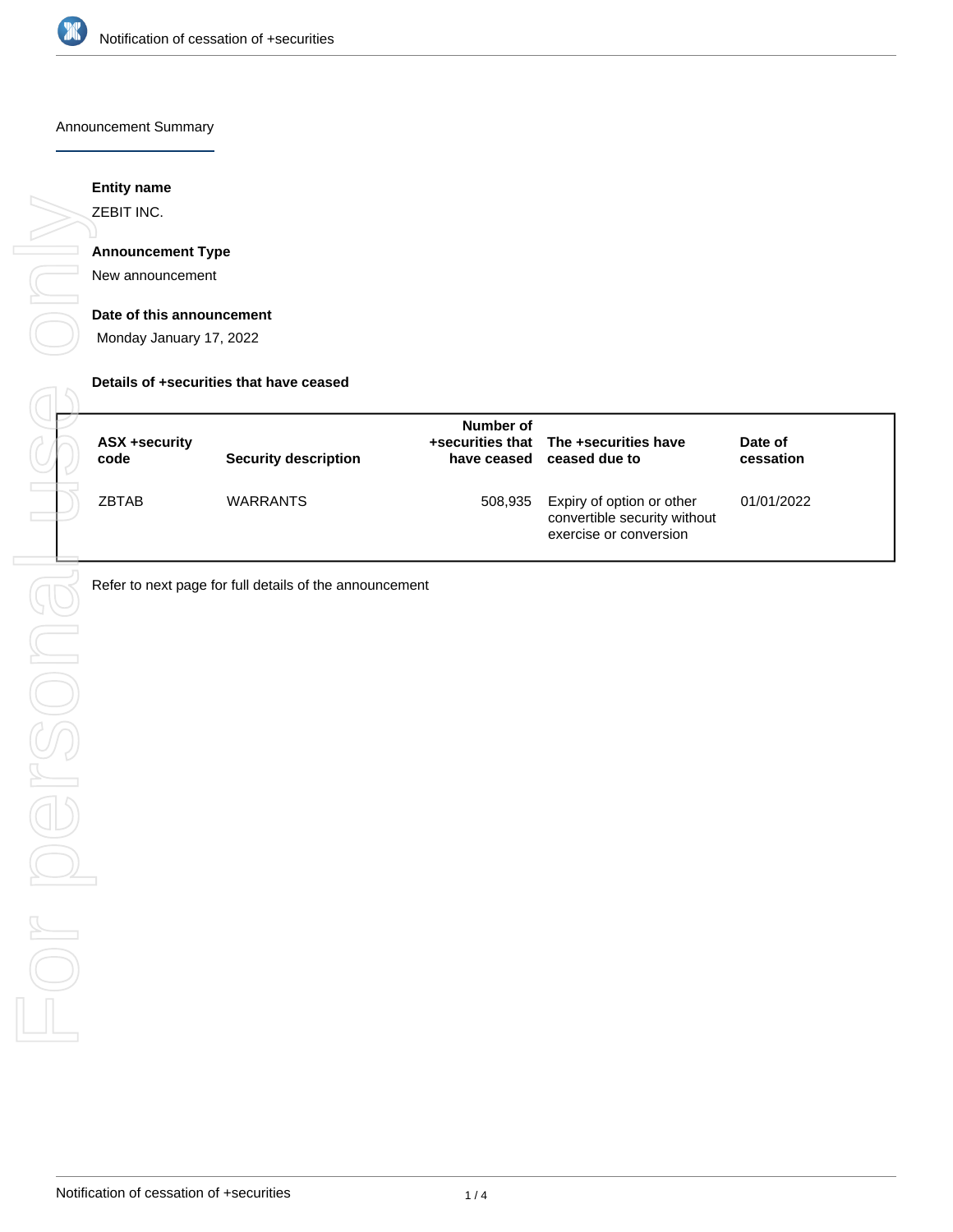

## Part 1 - Announcement Details

# **1.1 Name of +Entity**

ZEBIT INC.

We (the entity named above) provide the following information about our issued capital.

# **1.2 Registered Number Type**

ARBN

**Registration Number** 639736726

**1.3 ASX issuer code**

ZBT

**1.4 The announcement is** New announcement

# **1.5 Date of this announcement**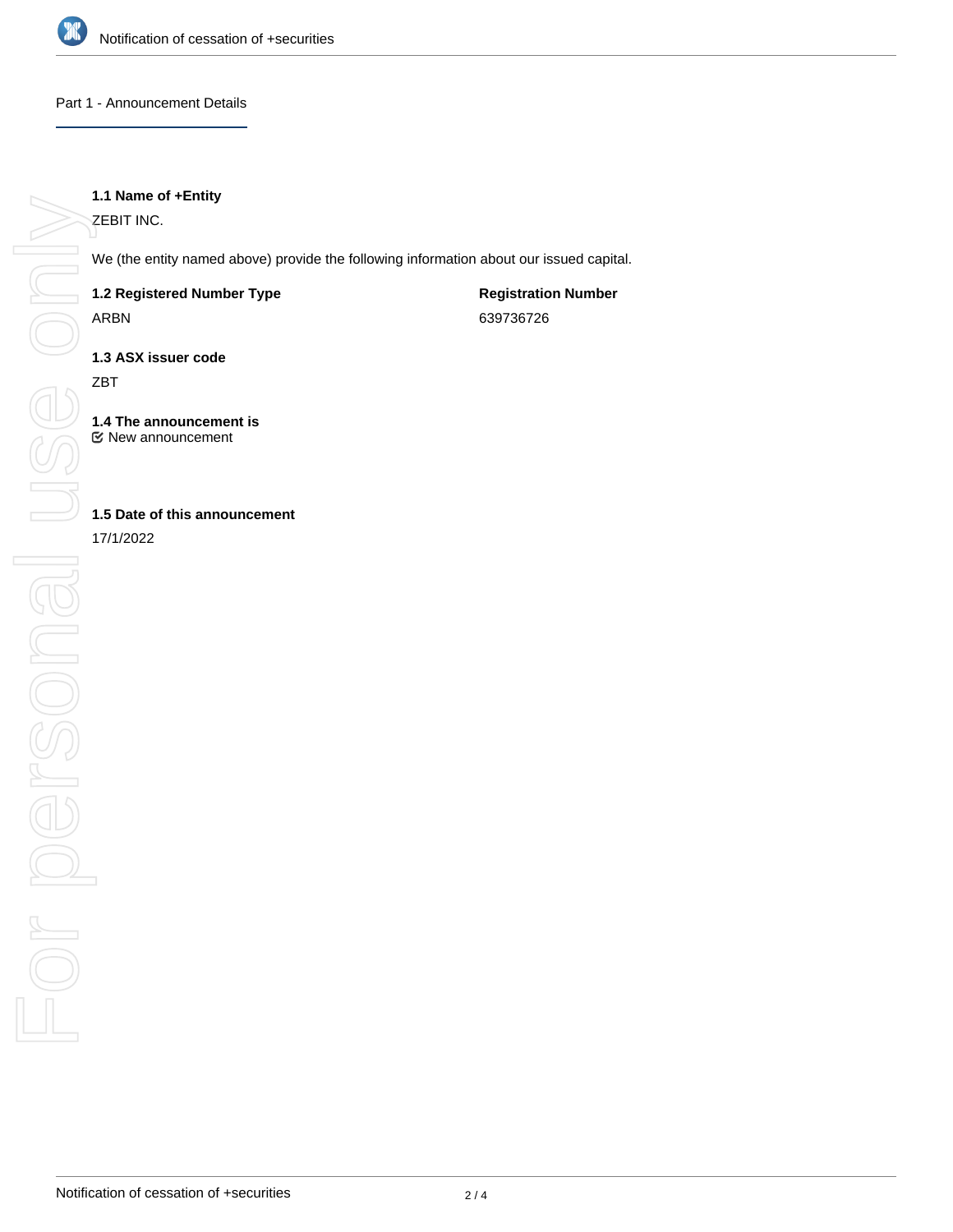

### Part 2 - Details of +equity securities or +debt securities that have ceased

# **ASX +Security Code and Description**

ZBTAB : WARRANTS

## **Unquoted +equity securities that have ceased**

# **Number of securities that have ceased**

508,935

# **Reason for cessation**

Expiry of option or other convertible security without exercise or conversion

**Date of cessation** 1/1/2022

**Is the entity paying any consideration for the cessation?** No

### **Any other information the entity wishes to notify to ASX about the cessation?**